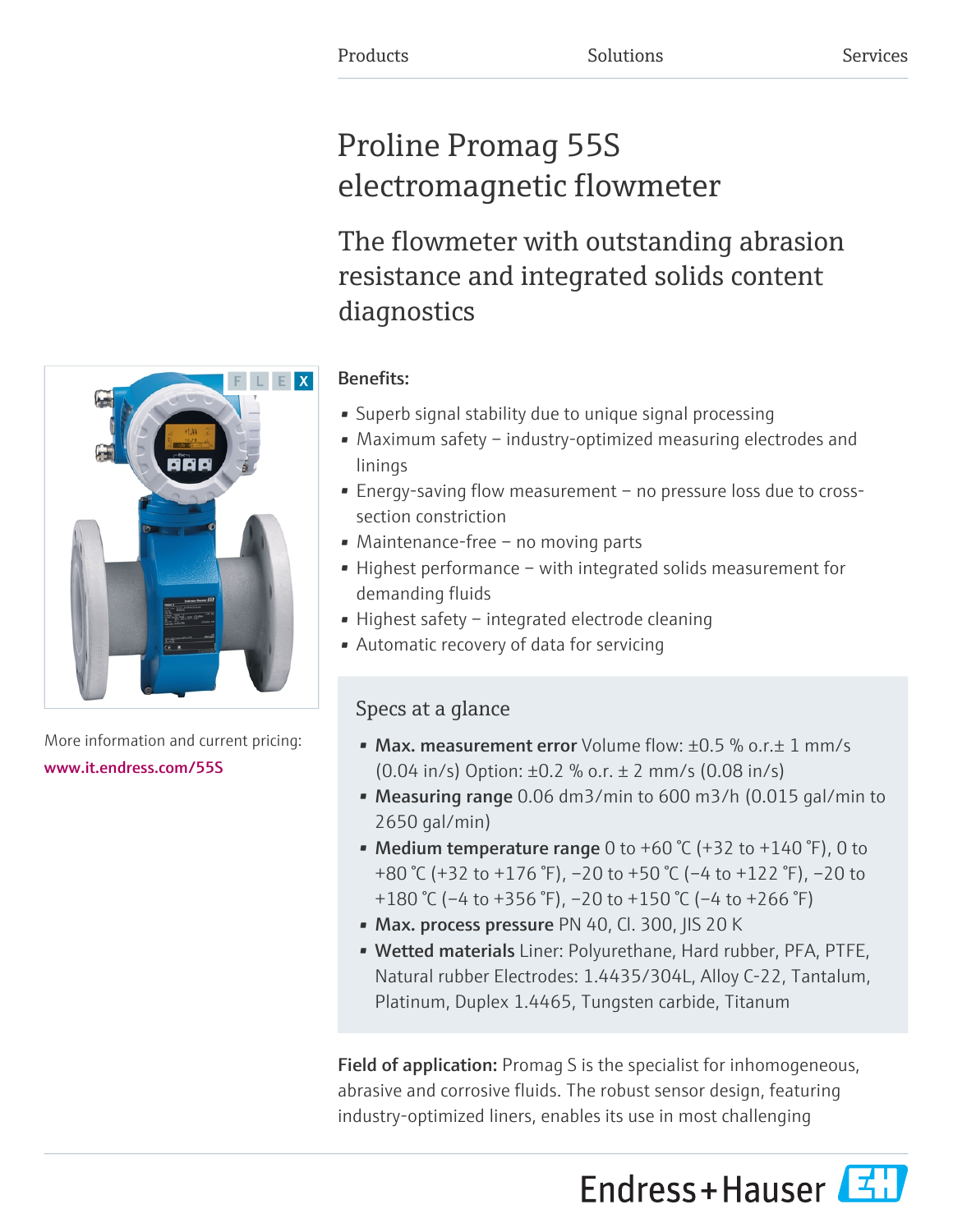surroundings and metering jobs such as sewage treatment, pulp and paper production or in the primaries and metals industry. Due to its highperformance transmitter, Promag 55S not only measures flow reliably, but also calculates solids content at low maintenance requirements.

# Features and specifications

#### Liquids Measuring principle

Electromagnetic

#### Product headline

The flowmeter with outstanding abrasion resistance and integrated solids content diagnostics. Superb signal stability due to unique signal processing. Ideal for the most demanding applications with high solids content and

# Sensor features

high abrasion.

Maximum safety – industry-optimized measuring electrodes and linings. Energy - saving flow measurement – no pressure loss due to cross section constriction. Maintenance - free – no moving parts. Intensified coil system. Large range of liners. Solids content up to 80 % by weight.

#### Transmitter features

Highest performance – with integrated solids measurement for demanding fluids. Highest safety – integrated electrode cleaning. Automatic recovery of data for servicing.

4-line backlit display with touch control. Two switch outputs. HART, PROFIBUS PA/DP, FOUNDATION Fieldbus.

#### Nominal diameter range

DN 15...600 1/2"...24"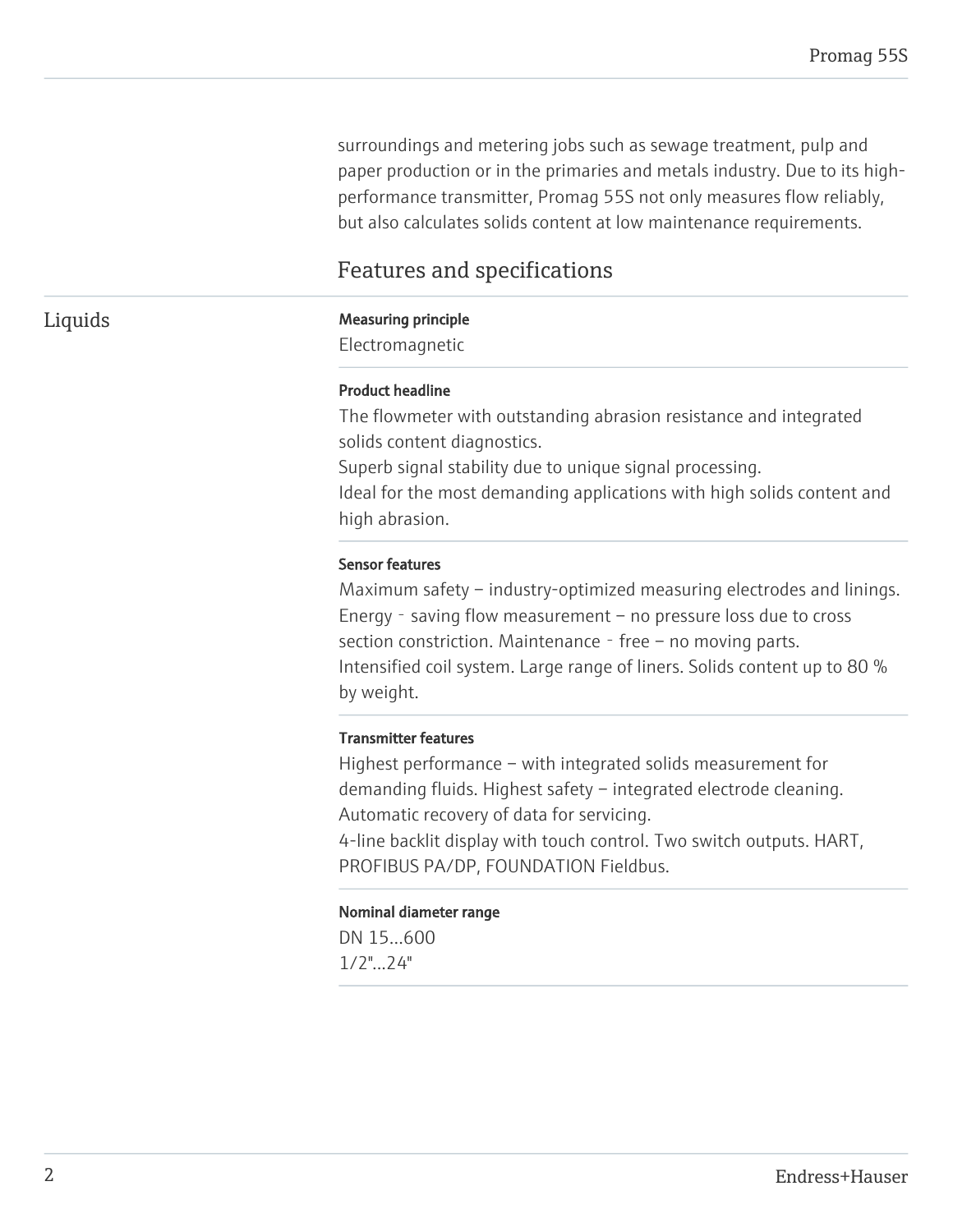# Liquids

#### Wetted materials

Liner: Polyurethane, Hard rubber, PFA, PTFE, Natural rubber Electrodes: 1.4435/304L, Alloy C-22, Tantalum, Platinum, Duplex 1.4465, Tungsten carbide, Titanum

#### Measured variables

Volume flow, electrical conductivity, mass flow

#### Max. measurement error

Volume flow: ±0.5 % o.r.± 1 mm/s (0.04 in/s) Option:  $\pm 0.2$  % o.r.  $\pm 2$  mm/s (0.08 in/s)

#### Measuring range

0.06 dm3/min to 600 m3/h (0.015 gal/min to 2650 gal/min)

#### Max. process pressure

PN 40, Cl. 300, JIS 20 K

#### Medium temperature range

0 to +60 °C (+32 to +140 °F), 0 to +80 °C (+32 to +176 °F), –20 to +50 °C (–4 to +122 °F), –20 to +180 °C (–4 to +356 °F), –20 to +150 °C (–4 to  $+266$ °F)

#### Ambient temperature range

 $-40$  to  $+60$  °C ( $-40$  to  $+140$  °F)

#### Sensor housing material

Aluminum coated AlSi10Mg, carbon steel with protective varnish

#### Transmitter housing material

Powder-coated die-cast aluminum

#### Degree of protection

Standard: IP 67 (Type 4X enclosure) for transmitter and sensor Optional: IP 68 (Type 6P enclosure) for remote version of Promag S sensor